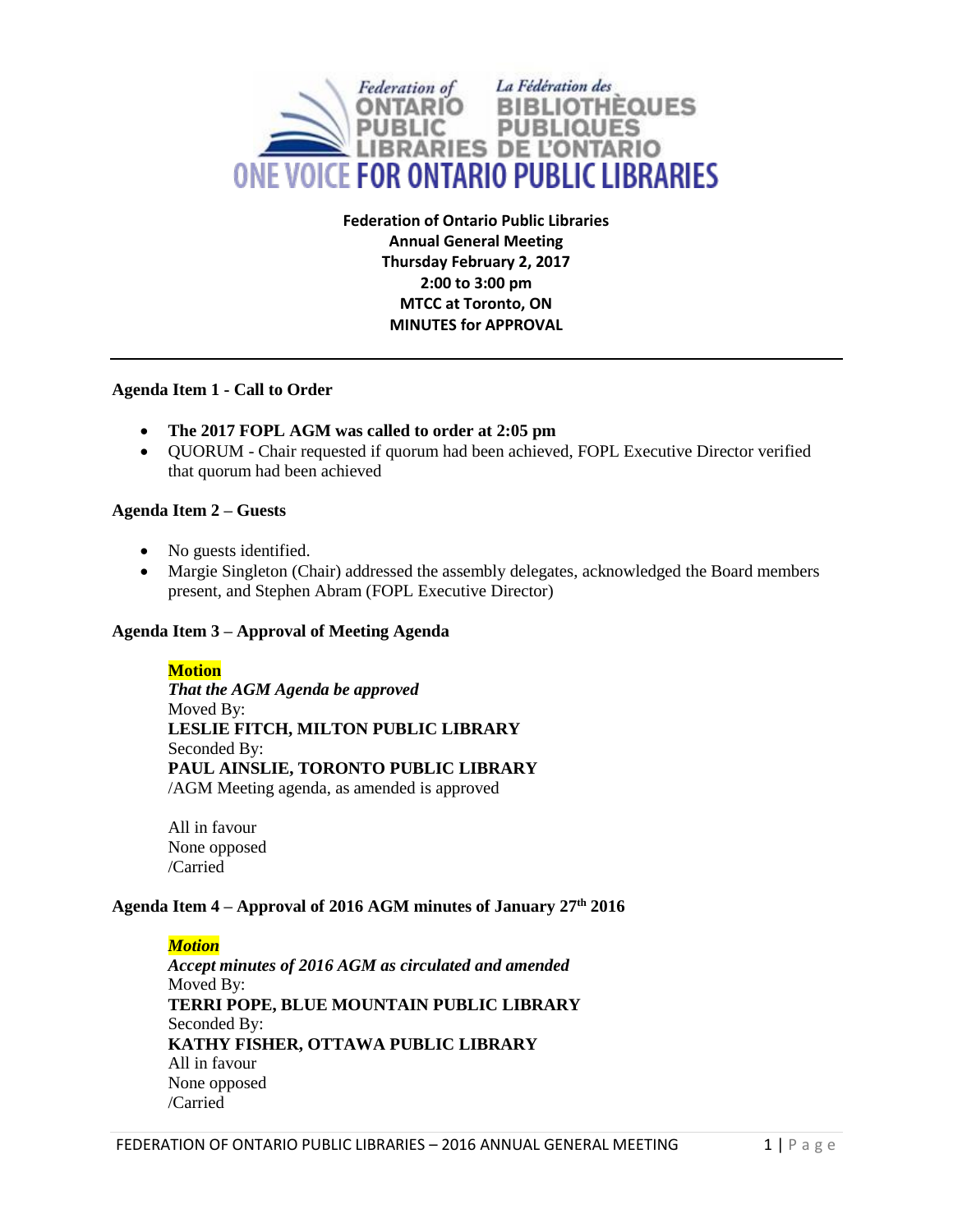#### **Agenda Item 5 – Chair's Report**

- Margie presented report 2016 Year in Review.
- Margie thanked all outgoing board members for their service.

*Motion Receive the AGM Report of the Chair* Moved By: **PAUL AINSLIE, TORONTO PUBLIC LIBRARY** Seconded By: **IAN ROSS, WHITBY PUBLIC LIBRARY** All in favour None opposed /Carried

## **Agenda Item 6 - Executive Director Report**

• Stephen highlighted the Executive Director's report to the AGM delegates **Motion** *Report of the Executive Director be received as circulated* Moved By: **WAYNE GRECO, SAULT STE. MARIE PUBLIC LIBRARY** Seconded By: **MAUREEN BARRY, BURLINGTON PUBLIC LIBARY** All in favour None opposed /Carried

#### **Agenda Item 7 - Treasurer's Report**

• Pam Ryan, Treasurer presented the circulated documents to the AGM delegates; 3 motions presented separately:

#### **Motion**

*That the audited Financial Statements and Auditor's Report for the fiscal year ending October 31st, 2016 be received as circulated* Moved By: **VICKERY BOWLES, TORONTO PUBLIC LIBRARY** Seconded By: **PAUL AINSLIE, TORONTO PUBLIC LIBRARY** All in favour None opposed /Carried

#### **Motion**

*And, that the firm* **GEOFF CREWE, CHARTERED PROFESSIONAL ACCOUNTANT** *be appointed to conduct an audit for the fiscal year ending October 31st 2017*. Moved By: **JULIA MERRITT, STRATFORD PUBLIC LIBRARY** Seconded By: **MICHELLE ALLEYNE, EAST GWILLIMBURY PUBLIC LIBRARY** All in favour None opposed /Carried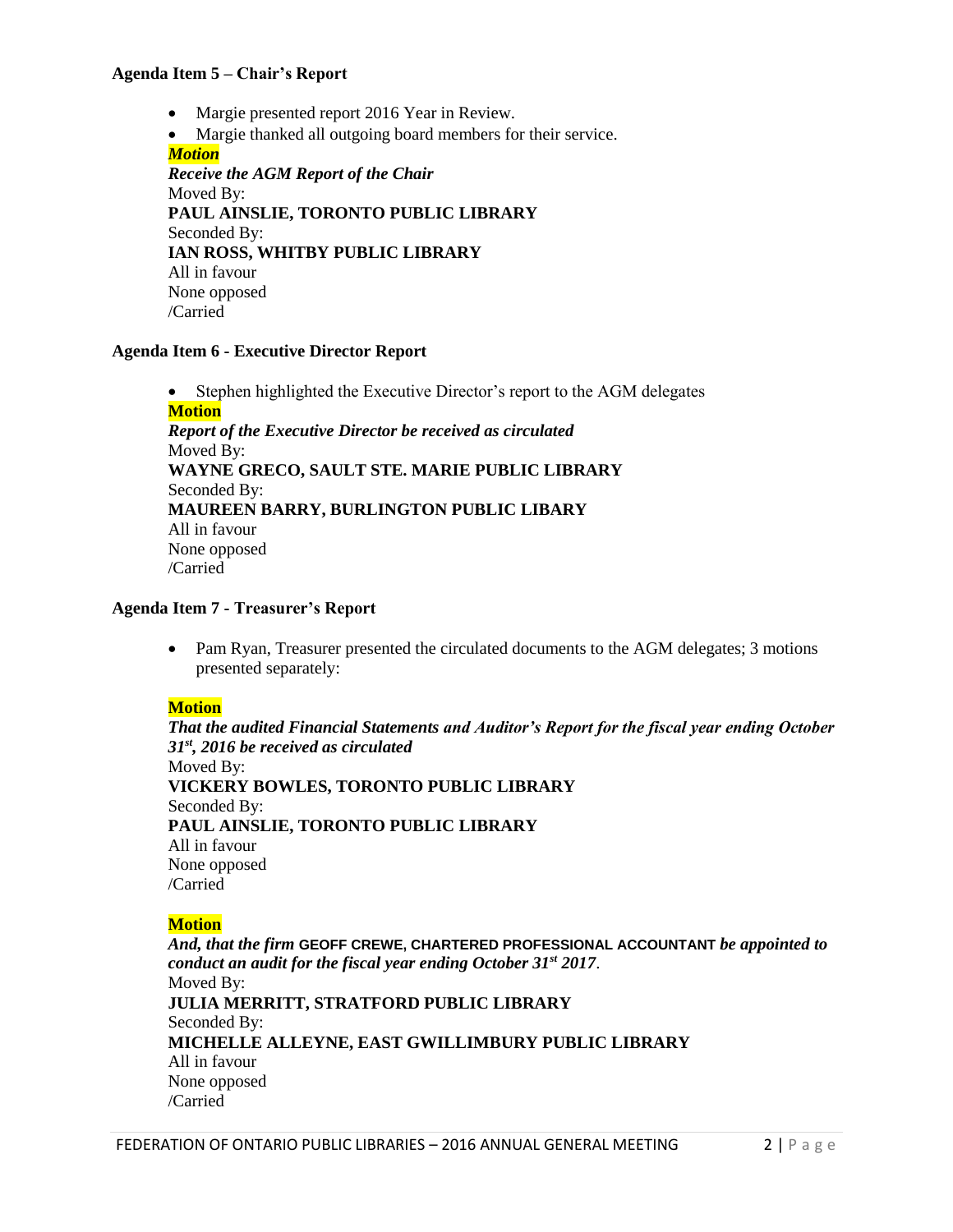# **Motion**

*And, that the Federation's budget for fiscal year 2016-2017 be received as circulated.* Moved By: **KATHY FISHER, OTTAWA PUBLIC LIBRARY** Seconded By: **WAYNE GRECO, SAULT STE. MARIE PUBLIC LIBRARY** All in favour None opposed /Carried

#### **Agenda Item 8 - Confirmation of Acts of Directors and Officers**

## **Motion**

*That all acts, contracts, by-laws, proceedings, appointments, elections and payments, enacted, made, done and taken in good faith by the directors and officers of the Federation to the date of this meeting, as the same are set out or referred to in the resolutions of the board of directors, the minutes of the meetings of the board of directors or in the financial statements of the Federation, are approved, sanctioned and confirmed.* 

Moved By: **TODD KYLE, NEWMARKET PUBLIC LIBRARY** Seconded By: **PAUL AINSLIE, TORONTO PUBLIC LIBRARY** All in favour None opposed /Carried

#### **Agenda Item 9 - Reports of Task Forces and Special Committees**

#### **Motion**

*That the reports of the Task Forces and Special Committees as circulated or as noted in ED and Chair reports be received.*  Moved By: **VICKERY BOWLES, TORONTO PUBLIC LIBRARY** Seconded By: **REBECCA RAVEN, BRAMPTON PUBLIC LIBRARY** All in favour None opposed /Carried

#### **Agenda Item 10 – FOPL Strategic Plan:**

The Chair of the FOPL Board presented the final Strategic Plan to guide FOPL for the next five years.

#### **Agenda Item 11 - Nominations and Elections to the Board for 2017:**

The Chair reported the results of the Caucus elections to date.

| Francophone Caucus |  | 1 CEO: Christina Blazecka, CEO, Cochrane Public Library |
|--------------------|--|---------------------------------------------------------|
|--------------------|--|---------------------------------------------------------|

FEDERATION OF ONTARIO PUBLIC LIBRARIES - 2016 ANNUAL GENERAL MEETING 3 | P a g e